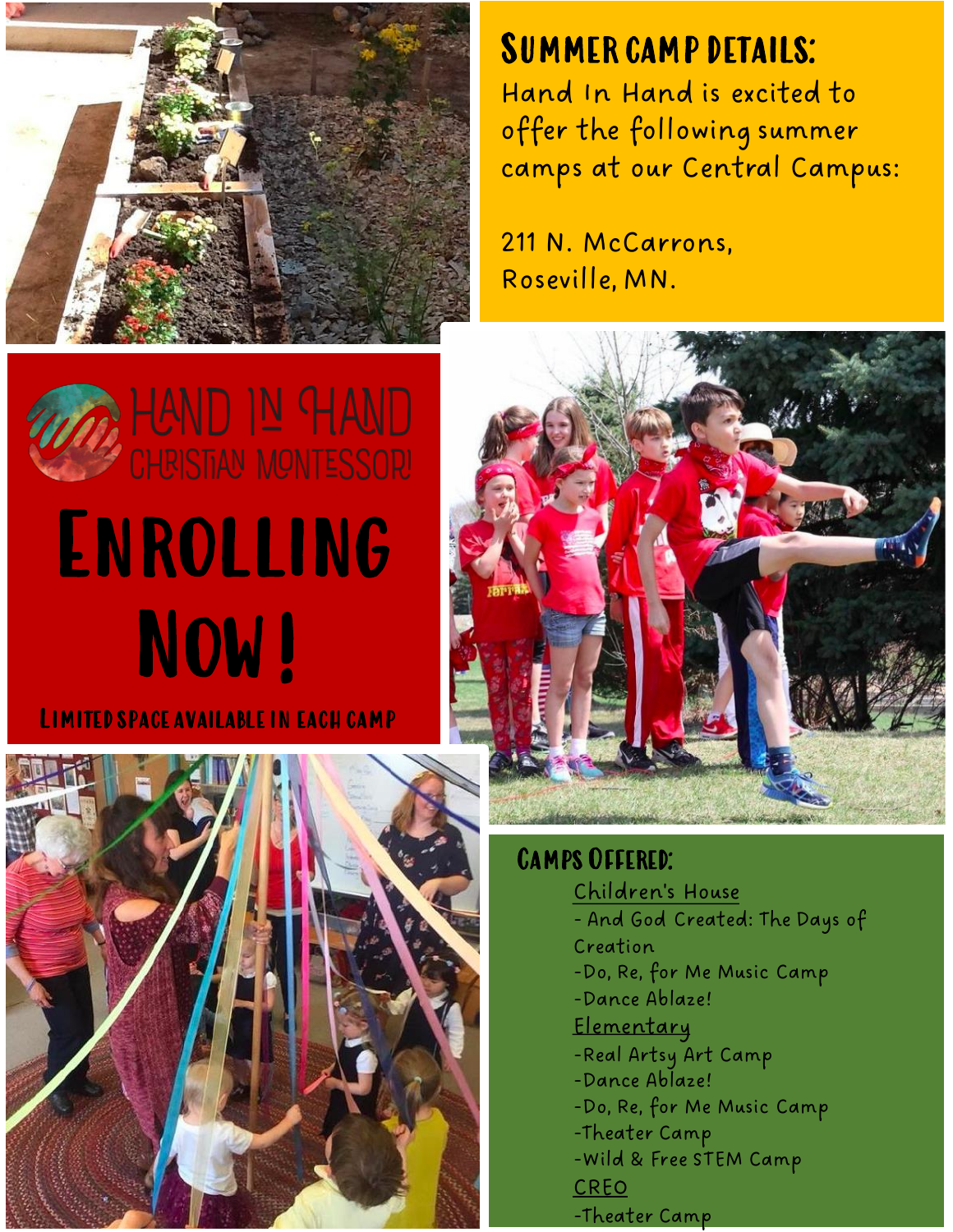

# Camps Offered

| <b>JUNE 13TH-17TH</b>                          | <b>JUNE 20TH-24TH</b>                          | JUNE 27TH-1ST                                  |
|------------------------------------------------|------------------------------------------------|------------------------------------------------|
| And God Created<br>8am-12pm or 8am-4pm<br>(CH) | And God Created<br>8am-12pm or 8am-4pm<br>(CH) | And God Created<br>8am-12pm or 8am-4pm<br>(CH) |
| Real Artsy<br>9am-12pm<br>(E1)                 | Dance Ablaze!<br>9am-12pm<br>(CH), (E1), (E2)  | Real Artsy<br>9am-12pm<br>(E2)                 |
| JULY 11TH-15TH                                 | <b>JULY 18TH-22ND</b>                          | <b>JULY 25TH-29TH</b>                          |
| And God Created<br>8am-12pm or 8am-4pm<br>(CH) | Do, Re, for Me!<br>9am-12pm<br>(CH), (E1)      | And God Created<br>8am-12pm or 8am-4pm<br>(CH) |
| Real Artsy<br>9am-12pm<br>(E2)                 |                                                | Real Artsy<br>9am-12pm<br>(E1)                 |
| <b>AUGUST 1ST-5TH</b>                          | <b>AUGUST 8TH-12TH</b>                         | <b>AUGUST 15TH-19TH</b>                        |
| And God Created<br>8am-12pm or 8am-4pm<br>(CH) | And God Created<br>8am-12pm or 8am-4pm<br>(CH) | And God Created<br>8am-12pm or 8am-4pm<br>(CH) |
| Theater<br>9am-12pm<br>(E1), (E2), (CREO)      |                                                | Wild & Free STEM<br>9am-12pm<br>(E1), (E2)     |

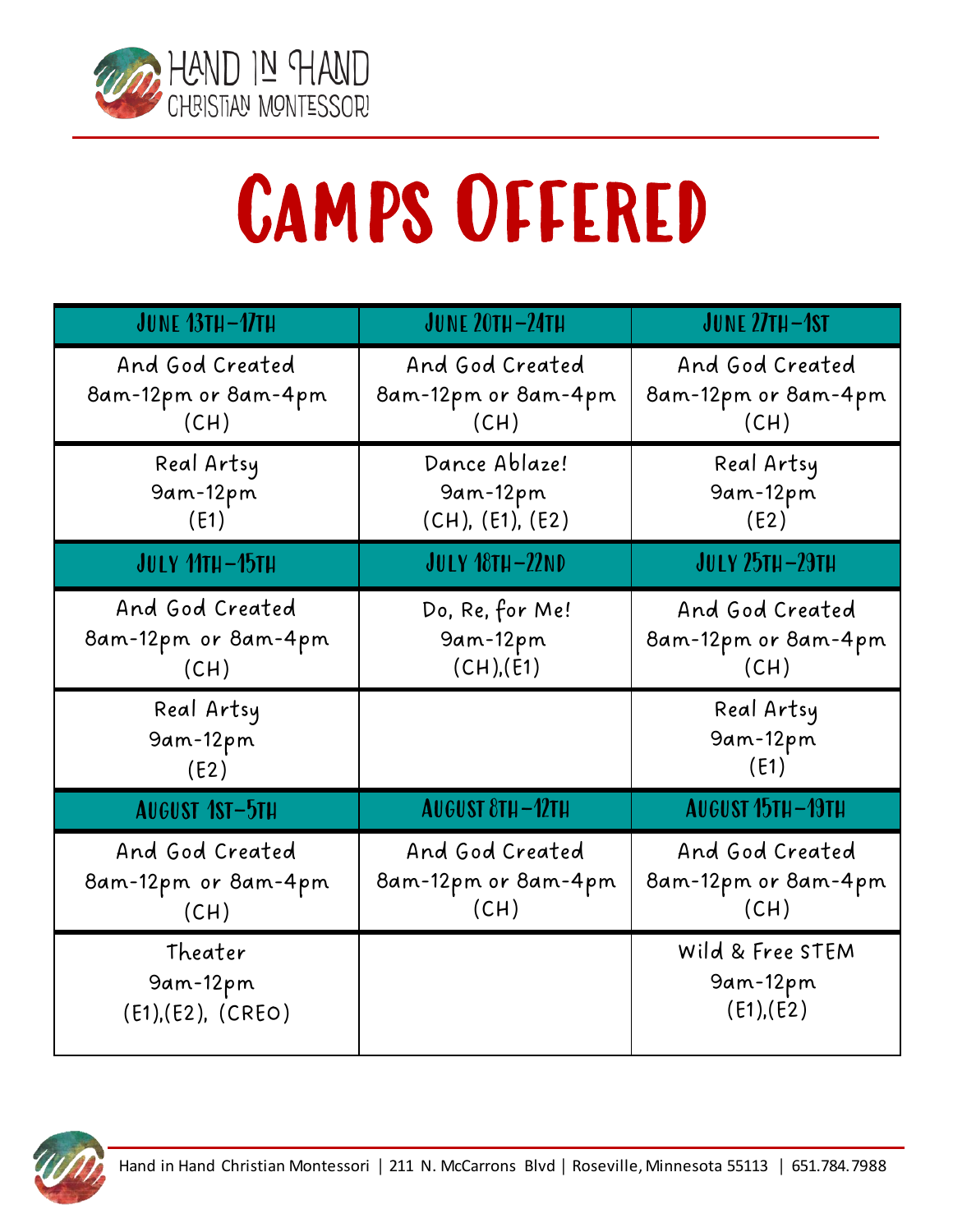

## Camp Descriptions





#### **Dates:**  June 13-17 June 20-24 June 27-July 1 July 11-15 July 25-29 Aug 1-5 Aug 8-12 Aug 15-19 **Time:**

8:00 am - 12:00 pm or 8:00 am - 4:00 pm **Ages:** 3 years old – exiting Kindergarten **Cost:**   $$125 - *Y*<sub>2</sub>$  Dav \$250 – All Day **Guide:** Annie Frohlich [\(a.frohlich@hihcm.org\)](mailto:a.frohlich@hihcm.org)

#### **Details:**

- Please bring a water bottle and a morning snack each day
- Full day campers need to bring their own lunch every day

#### **And God Created: The Days of Creation:**

Mornings will be structured activities based on the theme with a Montessori flavor!

Afternoons the students will have rest time and then free play time.

#### **Themes for each week:**

**June 13th- Day 1, God Created the Heavens and Earth.** Come learn all about outer space, the planets, and the solar system

**June 20th-Day 2, Sky- God Created the Atmosphere and Water.** We will learn about the weather and some of the amazing bodies of water in the world

**June 27th-Day 3, God Created the Dry Land and Plants -** Land and water forms, soil, seeds and plants will be our focus of this week.

**July 11th-Day 4, God Created the Lights: sun, moon and stars.** We will learn about photosynthesis, why the sun is important, and what stars are!

**July 25th- Day 5, God Created the Birds and Fish.**Beautiful birds and their bird calls as well as fascinating fish and amazing sea life will be our focus this week.

**August 1st- Day 6, part 1, God Created the Animals** What fun we will have learning about many of the animals, insects, and amphibians God has created!

**August 8th- Day 6, part 2, God Created People.** We will learn about the amazing diversity of people from around the world!

**August 15th - Day 7, God Rested.**What is rest? Why do we need rest? Where do different animals sleep? And we will end our fun summer with a Pajama Party!

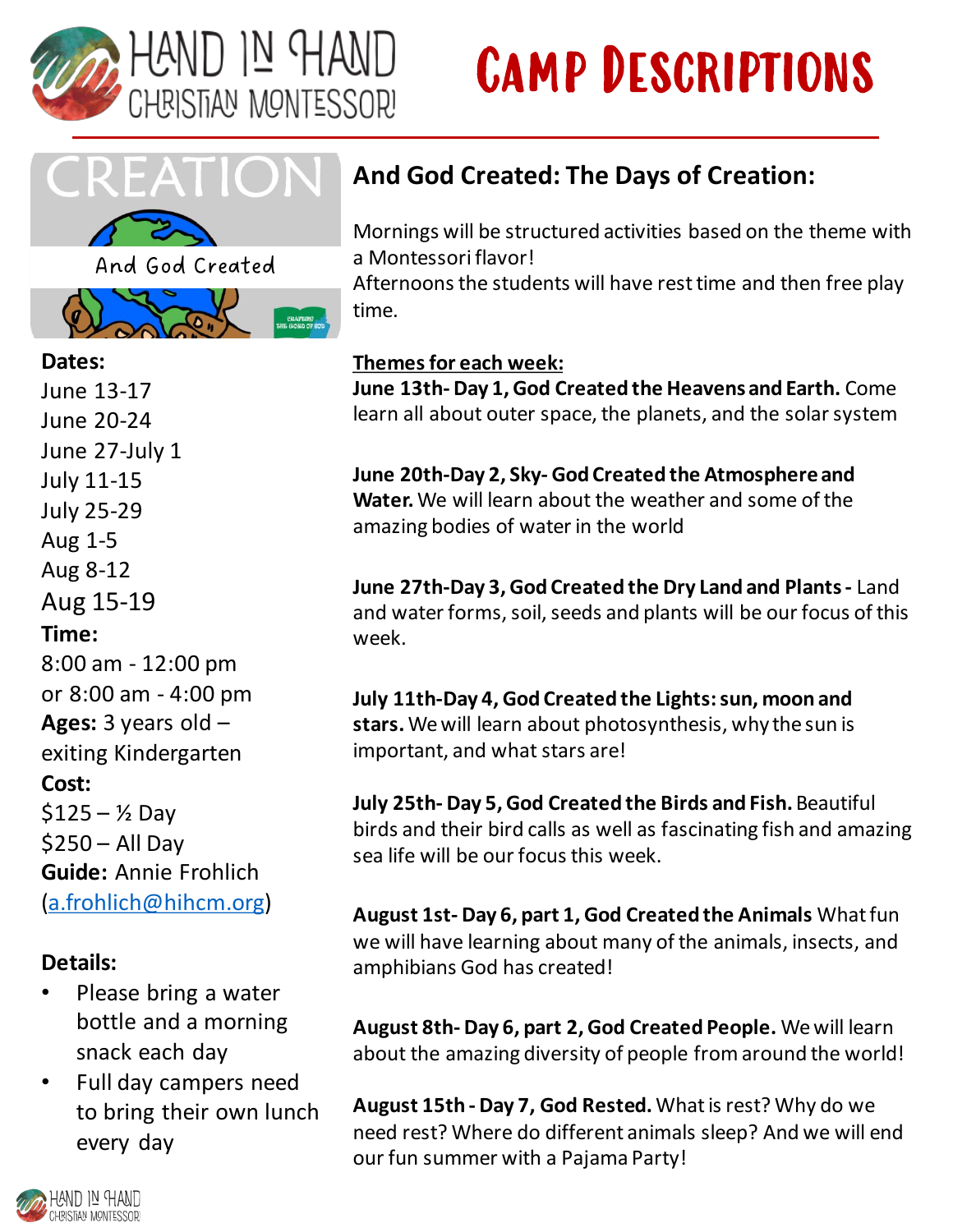

Real Artsy



**Time:** 9:00am – 12:00pm **Ages:** students entering grades 1st - 3rd **Cost:** \$125 per child **Supply fee per student:** \$35 **Guide:** Chris Edwards (c.edwards@hihcm.org)

#### **Real Artsy Camp - Leaping Lizards and Furry Animals!**

While creating animal art, campers will learn watercolor techniques, as well as drawing tips and tricks. There will be paper collage creations, tempera exploration, artist study, plus mosaic projects

• Children should bring a water bottle and a snack daily.







**Date:** June 27th-July 1st **Time:** 9:00am – 12:00pm **Ages:** students entering grades 1st - 3rd **Cost:** \$125 per child **Supply fee per student:** \$35 **Guide:** Chris Edwards (c.edwards@hihcm.org)

#### **Real Artsy Camp – Let's Explore Nature!**

Let's explore nature and all things beautiful through watercolor techniques, drawing tips & tricks, tempera exploration, artist study, plus jewelry making.

• Children should bring a water bottle and a snack daily.

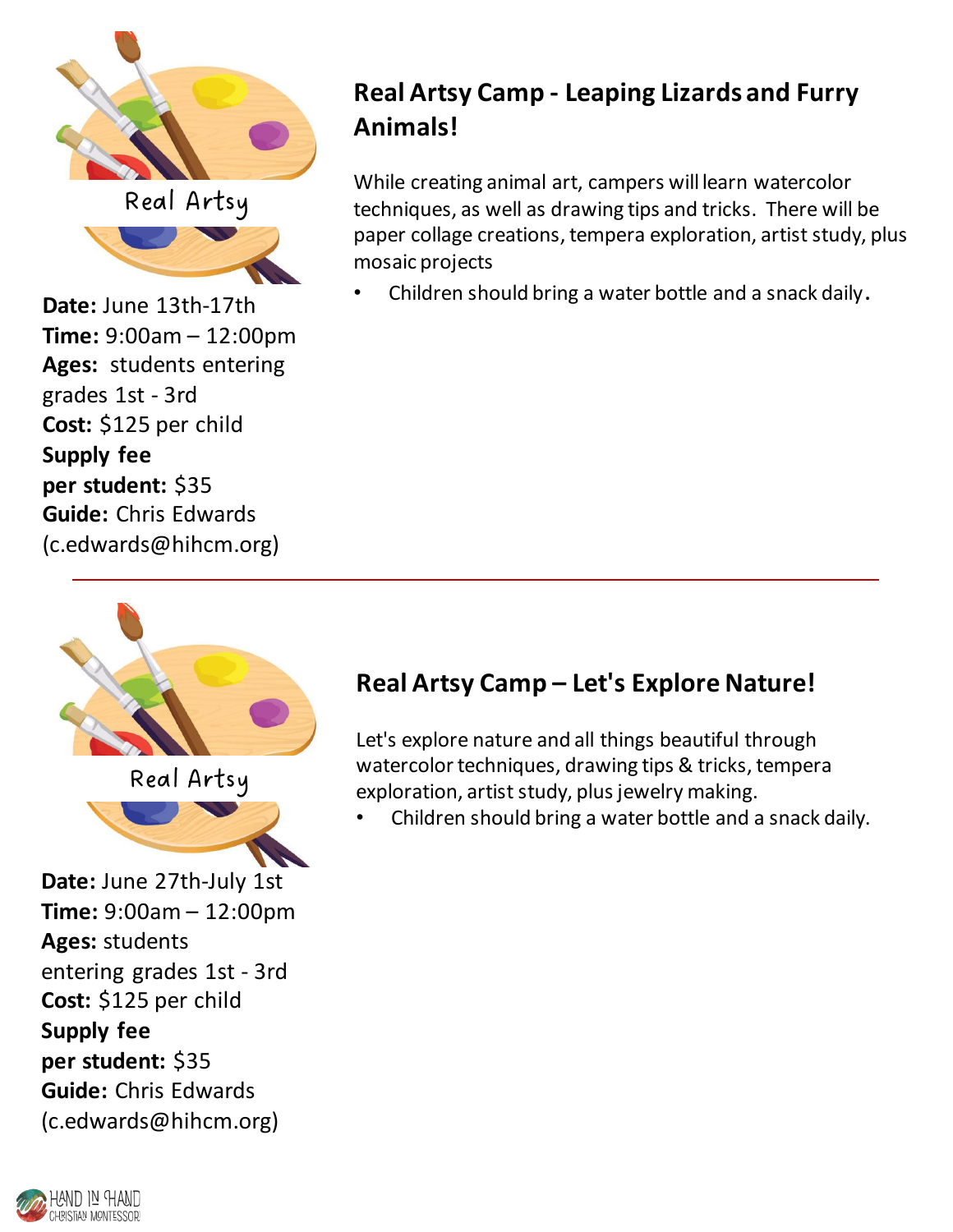

Real Artsy



**Time:** 9:00am – 12:00pm **Ages:** students entering grades 4th - 6th **Cost:** \$125 per child **Supply fee per student:** \$35 **Guide:** Chris Edwards (c.edwards@hihcm.org)

#### **Real Artsy Camp – Wild Creatures and Mythical Things, Oh My!**

Let's create wild creatures and Mythical things by learning about watercolor techniques, drawing tips and tricks, artist study, tempera exploration, plus paper-mache.

• Children should bring a water bottle and a snack daily.



Real Artsy



**Date:** July 25th-July 29th **Time:** 9:00am – 12:00pm **Ages:** students entering grades 1st - 3rd **Cost:** \$125 per child **Supply fee per student:** \$35 **Guide:** Chris Edwards (c.edwards@hihcm.org)

#### **Real Artsy Camp – Shiny Things, Cool Things, Wheels, and Such!**

Let's create shiny, cool things through watercolor techniques, drawing tips and tricks, tempera exploration, artist study, paper collage plus 3-D art projects.

• Children should bring a water bottle and a snack daily.

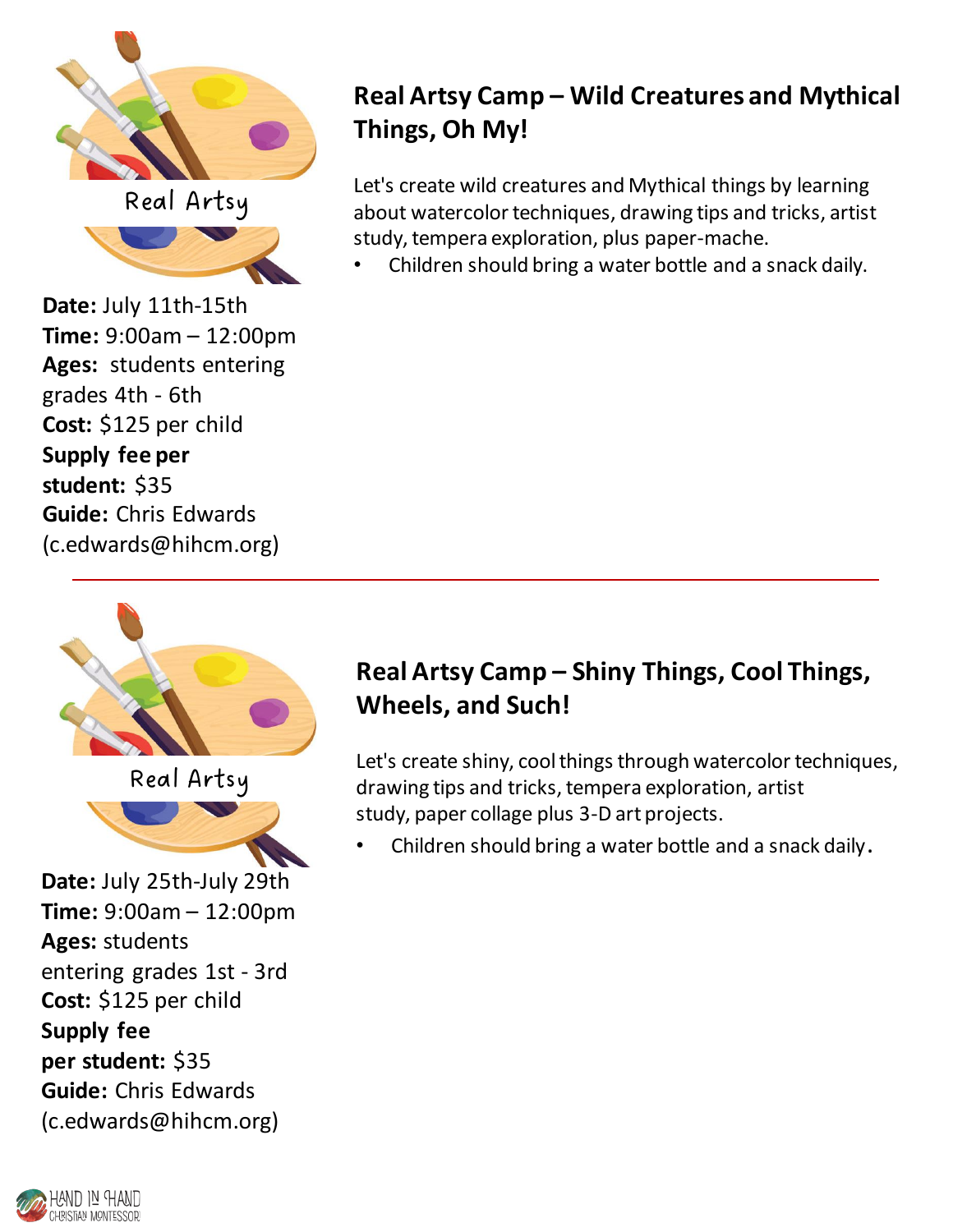

Dance Ablaze!

**Dates:** June 20th–24th **Time:** 9:00 am – 12:00 pm **Ages:**students entering Kindergarten - 6th Grade (as well as younger students who have **previously** danced with Fusion Dance Academy)

#### **Cost:** \$125

**Supply fee per student:** \$20 (includes camp t-shirt used for performance attire)

#### **Instructor:** Mikki

(fusionartsmn@gmail.com)



Do, Re, for Me!

**Dates:** July 18th–22nd

**Time:** 9:00 am – 12:00 pm **Ages:** students 3 years old - 3rd Grade

**Cost:** \$125

**Guides:** Mrs. Michelle

Lee Thompson & Julie Erickson

[\(m.thompson@hihcm.org\)](mailto:m.thompson@hihcm.org) (j.Erickson@hihcm.org)

#### **Fusion Dance Academy: Dance Ablaze!**

Join us this summer for Dance Ablaze - our Fusion Dance Academy summer experience! Learn new dance skills, share an original performance with the community, and make new friends! We will explore a variety of dance styles and topics, including creative dance, ballet, tap, worship, improv, music, and rhythm. Boys and girls welcome!

- Please send a healthy, non-messy snack and water bottle to camp each day with your student.
- Wear clothes that facilitate ease of movement please no jeans.

#### **Do, Re, for Me has enjoyed a long history of summer music camp fun which was established in 2007 on the University of Northwestern-St. Paul:**

Children experience the Montessori approach of teaching music to young children. The foundations of music include: listening, playing instruments, singing, moving and enjoying patterns of music. Besides the foundations, children will learn stage readiness, prop and program creation, and simple costuming. Finally, they will create in a collaborate effort a mini-musical to share with parents, friends, and family on Friday at 11:00 am. Come, let's start at the very beginning with Do, Re, for Me!

- Children should bring a water bottle and a snack daily.
- On Monday, please bring a clean, white t-shirt to decorate for the final mini-musical on Friday.
- Please plan on inviting friends and family to enjoy this simple, mini-musical on Friday at 11:00 followed by refreshments.

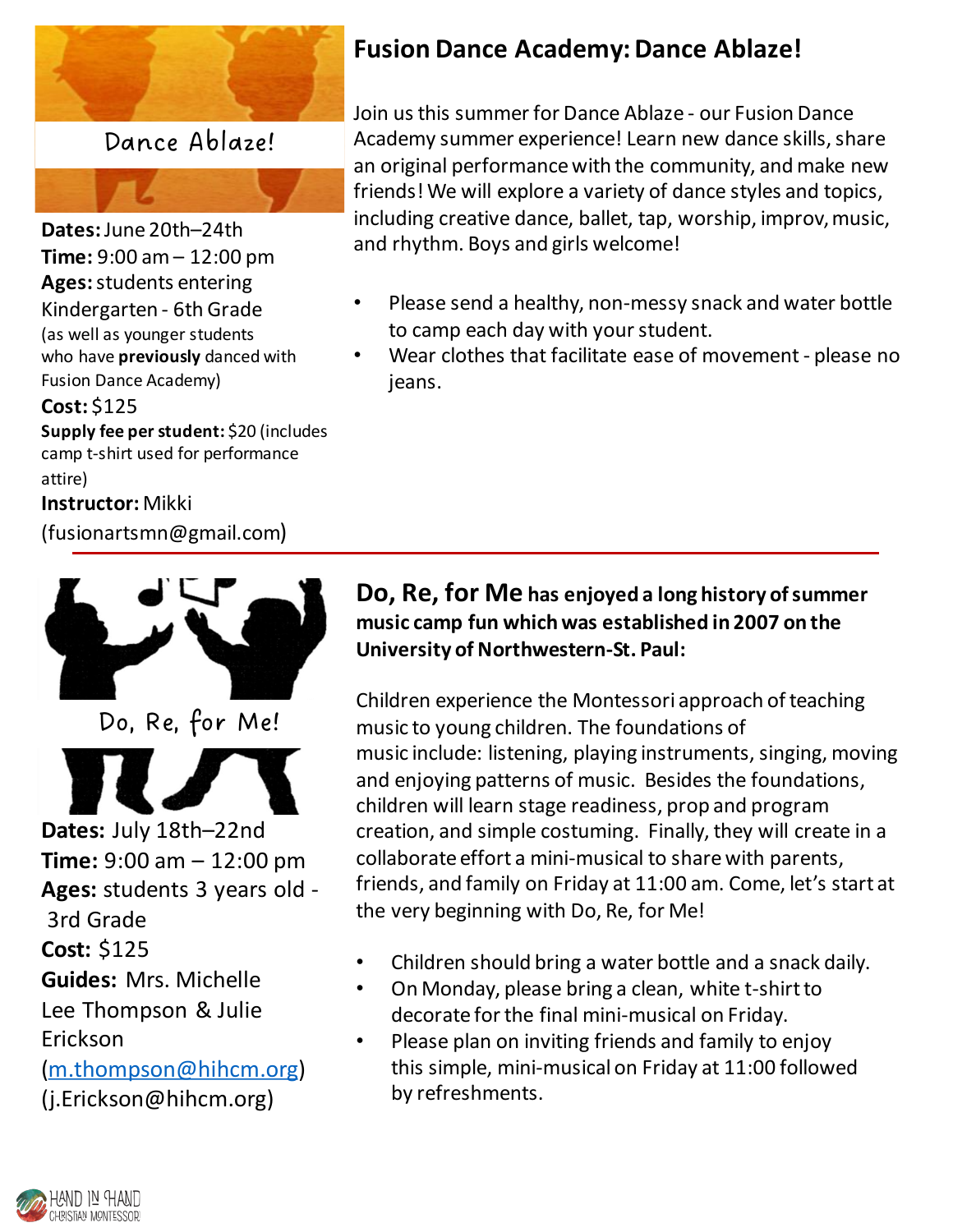

<u> Albert III.a eta Erresta izan zen.</u>

#### **Theater Camp**

A week of theater games and comedic skits. Come transform into different characters and release all your creative silliness! The week will end in fun showcase for friends and family...Ice cream included!

**Dates:** August 1st-5th **Time:** 9:00 am - 12:00 pm Ages: students entering 1st -12th grades **Cost:** \$125 **Guide:** Damian Leverett (d.levertt@hihcm.org)

• Children should bring a water bottle and a snack daily.



Wild and Free

**Dates:** August 15th-19th **Times:** 9:00 am – 12:00 pm **Ages:** students entering 1st -6<sup>th</sup> grade **Cost:** \$125 per child **Supply fee per student:** \$8 **Guides:** Barb Eckert & Anna-Lena Forsman (b.eckert@hihcm.org) (a.forsman@hihcm.org)

#### **A Wild and Free STEM Camp:**

Students will learn about what it takes to restore the woods to a wild and free, native ecosystem. They will get to dig in the dirt, plant plants, enjoy the sunshine, and grow into their STEM knowledge and experience. They will get to bring home a native plant to plant in their home yard.

• Children should bring a water bottle and a snack daily.